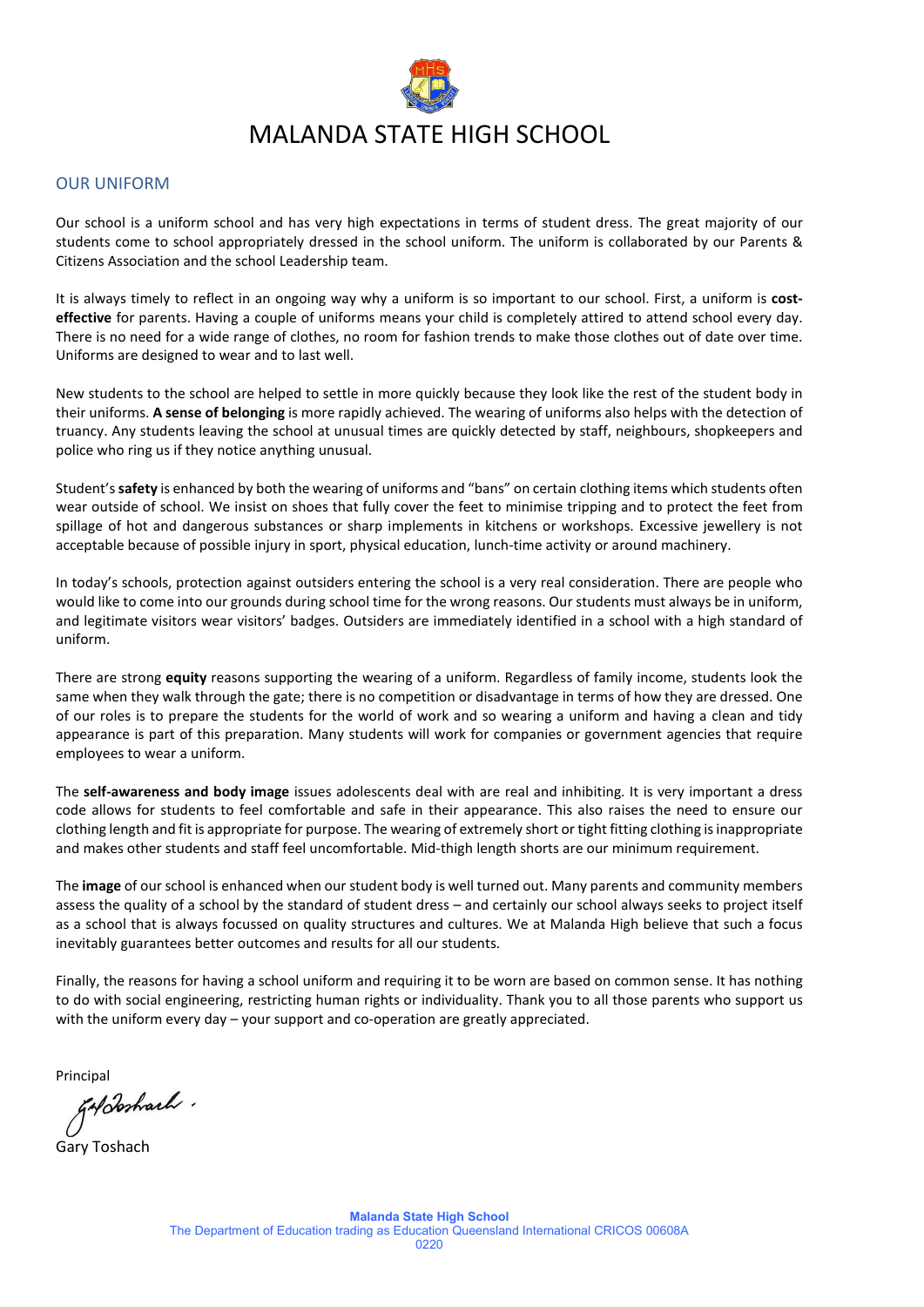# **Malanda SHS Dress Code**

Malanda High is a 'uniform school'. The school uniform has been devised and endorsed by parents, students and teachers. The wearing of the correct school uniform is regarded very highly as it determines the perception of the school held by many members of the community and reflects school pride and discipline. All students and parents are encouraged to cooperate in ensuring that the correct school uniform is worn in the correct way.

The requirements of the school's Dress Code are as follows:

## **Clothing**

| <b>Tops</b>       | <b>School Polo Shirt</b>                                                      |  |  |
|-------------------|-------------------------------------------------------------------------------|--|--|
|                   | Undershirt (Plain Royal Blue, Red, Yellow, White)                             |  |  |
|                   | Senior Polo Shirt (year 12 only)                                              |  |  |
| <b>Bottoms</b>    | Royal blue skirt, skorts or shorts (Mid-thigh minimum length)                 |  |  |
|                   | Royal blue track pants (worn over) or Royal Blue tights (worn under) Uniform  |  |  |
|                   | shorts. Jeans of any description are not part of the approved school dress    |  |  |
|                   | code                                                                          |  |  |
| <b>Headwear</b>   | School bucket hat or broad brimmed hat without inappropriate symbology        |  |  |
|                   | Only plain royal blue headbands are permitted                                 |  |  |
|                   | Beanies and bandanas are not part of the approved school dress code           |  |  |
| <b>Footwear</b>   | Shoes with impervious uppers and laces preferred and mandated for WPHS        |  |  |
|                   | reasons in some subjects. This will be outlined at the time of selecting      |  |  |
|                   | subjects at the beginning of each year/semester/term                          |  |  |
|                   | Ankle length socks to be worn with the shoes at all times                     |  |  |
|                   | Alternative footwear and socks are permitted for authorised medical           |  |  |
|                   | reasons or specific practical subjects                                        |  |  |
|                   | Thongs, sandals and knee-high boots are not part of the approved school       |  |  |
|                   | dress code                                                                    |  |  |
| Winter            | School jacket, plain royal blue jumper, scarf as per undershirt colours       |  |  |
| <b>Additions</b>  | Winter jackets may have student name embroidered on the opposite side to the  |  |  |
|                   | school emblem. The name must be a first or second name as it appears on       |  |  |
|                   | OneSchool. No nicknames are permitted and the embroidered letters must be     |  |  |
|                   | no more than 2 cm in height in the school gold colour                         |  |  |
|                   | Year 12 students design their own winter jersey for Administration approval   |  |  |
|                   | This garment must reflect official school colours                             |  |  |
| <b>WPHS</b>       | To minimise sun damage to skin, students are to wear adequate protective      |  |  |
|                   | head coverings and sunscreen during sport, physical education lessons and     |  |  |
|                   | when playing outside for extended periods. Students who wish to wear          |  |  |
|                   | additional non-uniform protective clothing during sport, HPE and sports       |  |  |
| <b>Additional</b> | carnivals (ie. long sleeved shirts) are encouraged to do so.                  |  |  |
| <b>Notes</b>      | Jackets, jumpers and shorts are to be a solid royal blue colour with no other |  |  |
|                   | colours, piping etc.                                                          |  |  |
|                   |                                                                               |  |  |

Students who represent the school either at Regional, State or National level in sporting events can wear this uniform for their year of representation, plus one year (due to the significant parental cost involved). Curriculum or other officially recognised events such as School Musicals, STEM, Agricultural teams are permitted to wear their team T-shirt, jacket or track suit for the year of issue only.

If, on a particular day, students cannot wear the full correct uniform, a note from parents/guardian explaining the reason for incorrect uniform must be presented to the Office before school and replacement clothing will be issued by the office. The student's clothing will be retained by the office